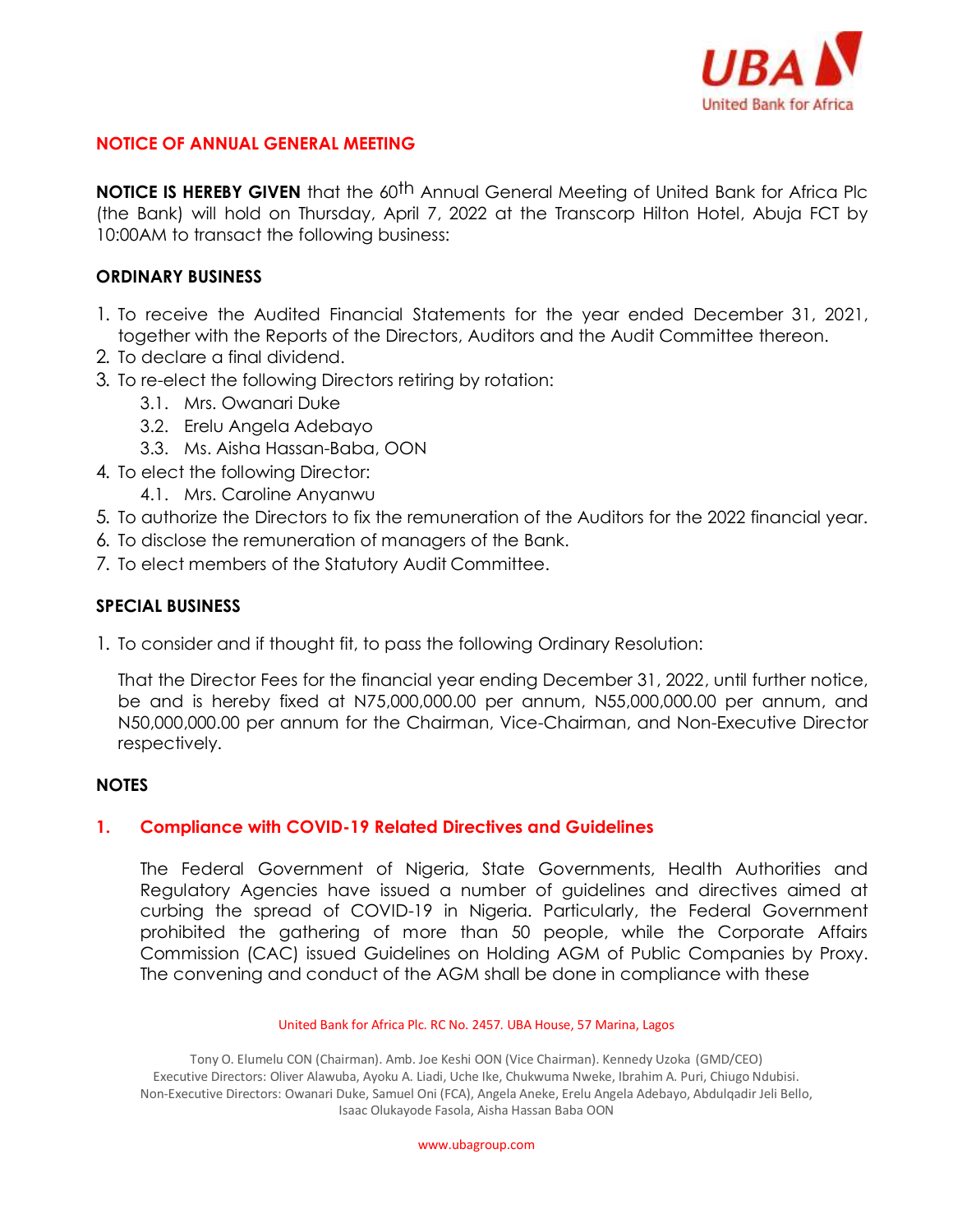

directives and guidelines.

# **2. Proxy**

A member entitled to attend and vote at the Annual General Meeting is also entitled to appoint a proxy to attend and vote in his/her stead. A proxy need not be a member of the Company. For the appointment of the proxy to be valid, a proxy form must be completed, duly stamped by the Commissioner of Stamp Duties and deposited either at the office of the Bank's Registrars, Africa Prudential Plc, 220B Ikorodu Road, Palmgrove, Lagos Nigeria, or via email at *cxc@africaprudential.com not later than 48* hours before the fixed time of the meeting.

# **3. Attendance by Proxy**

In line with CAC Guidelines, attendance of the AGM shall be by proxy only. Shareholders are required to appoint a proxy of their choice from the list of nominated proxies below:

- 1. Mr. Tony O. Elumelu, CON
- 2. Mr. Kennedy Uzoka
- 3. Mr. Bili A. Odum
- 4. Dr. Faruk Umar
- 5. Sir Sunny Nwosu
- 6. Chief Timothy Adesiyan
- 7. Mrs. Bisi Bakare
- 8. Mr. Nornah Awoh

### **4. Stamping of Proxy**

The Company has made arrangements, at its cost, for the stamping of the duly completed and signed proxy forms submitted to the Company's Registrars within the stipulated time.

### **5. Live Streaming of the AGM**

The AGM will be streamed live online. This will enable shareholders and other stakeholders who will not be attending physically to follow the proceedings. The link for the AGM live streaming will be made available on the Company's website at [www.ubagroup.com.](http://www.ubagroup.com/)

#### **6. Dividend Payment**

If the dividend recommended by the Directors is approved, dividend will be posted electronically on Thursday, April 7, 2022 to all shareholders whose names are registered in the Company's Register of Members as at the close of business on Friday, March 25, 2022 and who have completed the e-dividend registration and have mandated the Registrars to pay dividend directly into their bank accounts.